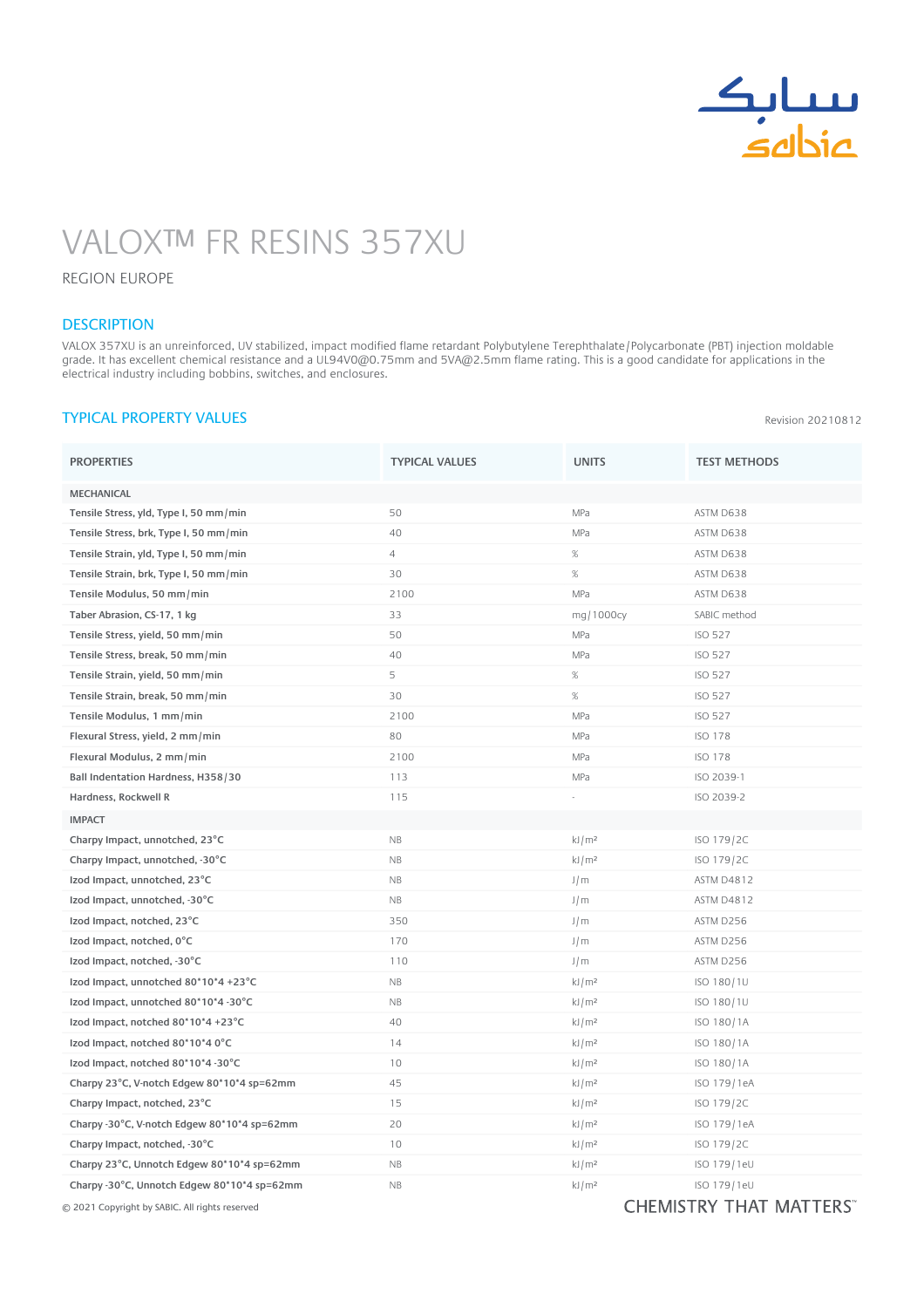

| <b>PROPERTIES</b>                       | <b>TYPICAL VALUES</b> | <b>UNITS</b>             | <b>TEST METHODS</b> |
|-----------------------------------------|-----------------------|--------------------------|---------------------|
| <b>THERMAL</b>                          |                       |                          |                     |
| Vicat Softening Temp, Rate A/50         | 180                   | $^{\circ}$ C             | ASTM D1525          |
| Vicat Softening Temp, Rate B/50         | 145                   | $^{\circ}$ C             | ASTM D1525          |
| HDT, 0.45 MPa, 3.2 mm, unannealed       | 130                   | $^{\circ}$ C             | ASTM D648           |
| HDT, 1.82 MPa, 3.2mm, unannealed        | 85                    | $^{\circ}$ C             | ASTM D648           |
| <b>Thermal Conductivity</b>             | 0.17                  | $W/m$ <sup>-°</sup> C    | ISO 8302            |
| CTE, 23°C to 80°C, flow                 | 1.E-04                | 1/°C                     | ISO 11359-2         |
| CTE, 23°C to 80°C, xflow                | 1.E-04                | 1/°C                     | ISO 11359-2         |
| Ball Pressure Test, 125°C +/-2°C        | PASSES                | $\overline{\phantom{a}}$ | IEC 60695-10-2      |
| Vicat Softening Temp, Rate A/50         | 180                   | $^{\circ}$ C             | <b>ISO 306</b>      |
| Vicat Softening Temp, Rate B/50         | 145                   | $^{\circ}$ C             | <b>ISO 306</b>      |
| Vicat Softening Temp, Rate B/120        | 145                   | $^{\circ}$ C             | <b>ISO 306</b>      |
| HDT/Be, 0.45MPa Edgew 120*10*4 sp=100mm | 135                   | $^{\circ}$ C             | ISO 75/Be           |
| HDT/Ae, 1.8 MPa Edgew 120*10*4 sp=100mm | 85                    | $^{\circ}$ C             | ISO 75/Ae           |
| HDT/Bf, 0.45 MPa Flatw 80*10*4 sp=64mm  | 130                   | $^{\circ}$ C             | ISO 75/Bf           |
| HDT/Af, 1.8 MPa Flatw 80*10*4 sp=64mm   | 85                    | $^{\circ}$ C             | ISO 75/Af           |
| Relative Temp Index, Elec               | 120                   | $^{\circ}$ C             | <b>UL 746B</b>      |
| Relative Temp Index, Mech w/impact      | 120                   | $^{\circ}$ C             | <b>UL 746B</b>      |
| Relative Temp Index, Mech w/o impact    | 140                   | $^{\circ}$ C             | <b>UL 746B</b>      |
| <b>PHYSICAL</b>                         |                       |                          |                     |
| <b>Specific Gravity</b>                 | 1.34                  |                          | ASTM D792           |
| Mold Shrinkage on Tensile Bar, flow     | $1.1 - 1.8$           | $\%$                     | SABIC method        |
| Mold Shrinkage on Tensile Bar, xflow    | $0.9 - 1.8$           | $\%$                     | SABIC method        |
| Melt Flow Rate, 265°C/5.0 kgf           | 18                    | $g/10$ min               | ASTM D1238          |
| Melt Flow Rate, 266°C/5.0 kgf           | 18                    | $g/10$ min               | ASTM D1238          |
| Density                                 | 1.34                  | g/cm <sup>3</sup>        | <b>ISO 1183</b>     |
| Water Absorption, (23°C/saturated)      | 0.5                   | $\%$                     | ISO 62-1            |
| Moisture Absorption (23°C / 50% RH)     | 0.15                  | $\%$                     | <b>ISO 62</b>       |
| Melt Volume Rate, MVR at 250°C/5.0 kg   | 8                     | $cm3/10$ min             | <b>ISO 1133</b>     |
| Melt Volume Rate, MVR at 265°C/5.0 kg   | 15                    | $cm3/10$ min             | <b>ISO 1133</b>     |
| Melt Viscosity, 260°C, 1500 sec-1       | 300                   | Pa-s                     | ISO 11443           |
| <b>ELECTRICAL</b>                       |                       |                          |                     |
| Arc Resistance, Tungsten {PLC}          | 6                     | PLC Code                 | ASTM D495           |
| Hot Wire Ignition {PLC)                 | 3                     | PLC Code                 | <b>UL 746A</b>      |
| High Voltage Arc Track Rate {PLC}       | 3                     | PLC Code                 | <b>UL 746A</b>      |
| High Ampere Arc Ign, surface {PLC}      | $\mathsf{O}\xspace$   | PLC Code                 | <b>UL 746A</b>      |
| Comparative Tracking Index (UL) {PLC}   | 3                     | PLC Code                 | <b>UL 746A</b>      |
| <b>Volume Resistivity</b>               | $>1.E+15$             | $\Omega$ .cm             | <b>IEC 60093</b>    |
| Surface Resistivity, ROA                | $>1.E+15$             | Ω                        | <b>IEC 60093</b>    |
| Dielectric Strength, in oil, 0.8 mm     | 34                    | kV/mm                    | IEC 60243-1         |
| Dielectric Strength, in oil, 1.6 mm     | 26                    | kV/mm                    | IEC 60243-1         |
| Dielectric Strength, in oil, 3.2 mm     | 18                    | kV/mm                    | IEC 60243-1         |
| Relative Permittivity, 1 MHz            | 2.9                   |                          | <b>IEC 60250</b>    |
| Dissipation Factor, 50/60 Hz            | 0.002                 |                          | <b>IEC 60250</b>    |
| Dissipation Factor, 1 MHz               | 0.007                 | $\overline{\phantom{a}}$ | <b>IEC 60250</b>    |

 $\odot$  2021 Copyright by SABIC. All rights reserved<br> $\odot$  2021 Copyright by SABIC. All rights reserved

### $\circ$  2021 Copyright by SABIC. All rights reserved  $\blacksquare$